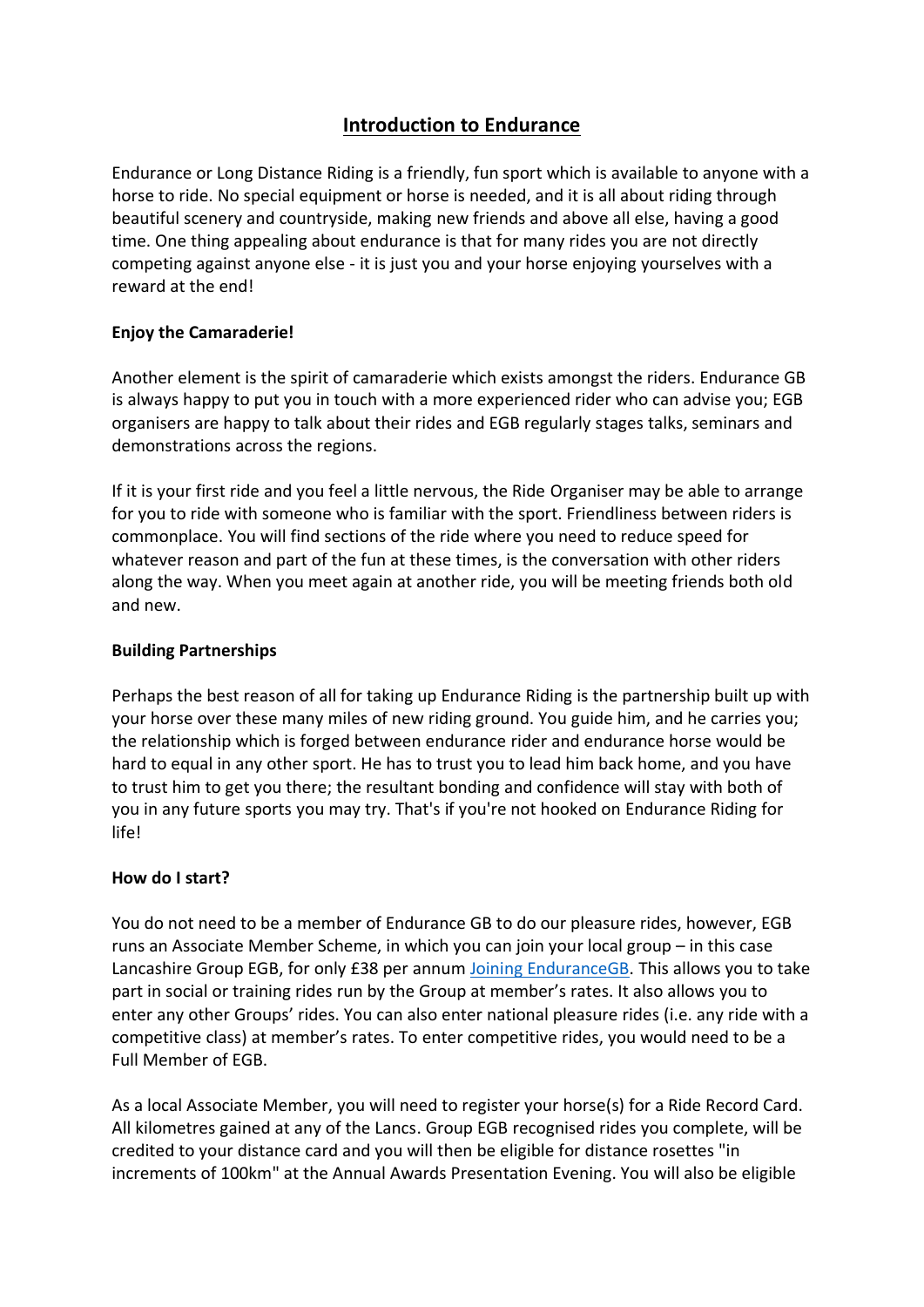for local member's trophies although you will need to offer to help at one ride during the season – this is a condition of eligibility for all group trophies. To claim your Annual Distance Rosettes, and to be considered for the group trophies you must return your completed Ride Record Card to the address listed on the card by the 30th November.

As an Associate Member you will also be supplied with the quarterly Endurance GB magazine and EGB Annual Handbook, which contains all the national rides, and the rules we must abide by. You will also receive the quarterly Lancs. Group newsletter which will include details about all our rides, as well as interesting and informative articles. All you need to do is tell us whether you prefer to receive these by e-mail or by post.

#### **Types of Ride:**

#### **If you are an Associate Member:** -

Social or Pleasure Rides, sometimes called Training Rides, are non-competitive and may be of distances up to 32 km, some with shorter routes. Open to non-members they must be completed within 2 to 3 hours. When run in conjunction with Competitive Rides horses must be trotted up to check for soundness, before the ride and again, no sooner that 20 minutes and no longer than 30 minutes after completion of the ride.

#### **For Full EGB members only:** -

Graded Endurance Rides (GER) usually between 30-80 km though longer rides may occasionally be included in the fixture list. Speed varies between 8-18 km/hr with restrictions on lower speeds for novice horses and higher speeds for more advanced combinations. Horses must comply with set veterinary parameters to successfully complete the ride. For example, penalties are given for certain speed, heart rate, "lumps and bumps" parameters. The total number of penalties will denote the grade awarded – from Grade 1 to Grade 4 for those within the qualifying parameters.

Competitive Endurance Rides (CER's), these are only for advanced horse and rider combinations. They are the hardest test for both. All FEI and International competitions are ER's. They begin with a mass start, and the riders aim to cover the distance as fast as they can, taking into account the terrain and welfare of their horse. During the ride the rider will be required to present their horse to the vet at various set intervals to be checked as fit to continue. Following this are rest periods called "holds" where the horse and rider can eat and take a breather before continuing. Many riders ultimate goal is the successful completion of an Endurance Ride. These vary from 65 –160 km in a day or longer over several days.

#### **Where will I ride?**

As far as possible, rides are on bridleways, through woodland, over moors and try to use little or no roadwork. There are no jumps although occasionally a ride can offer the opportunity to jump a little log or there may be optional jumps.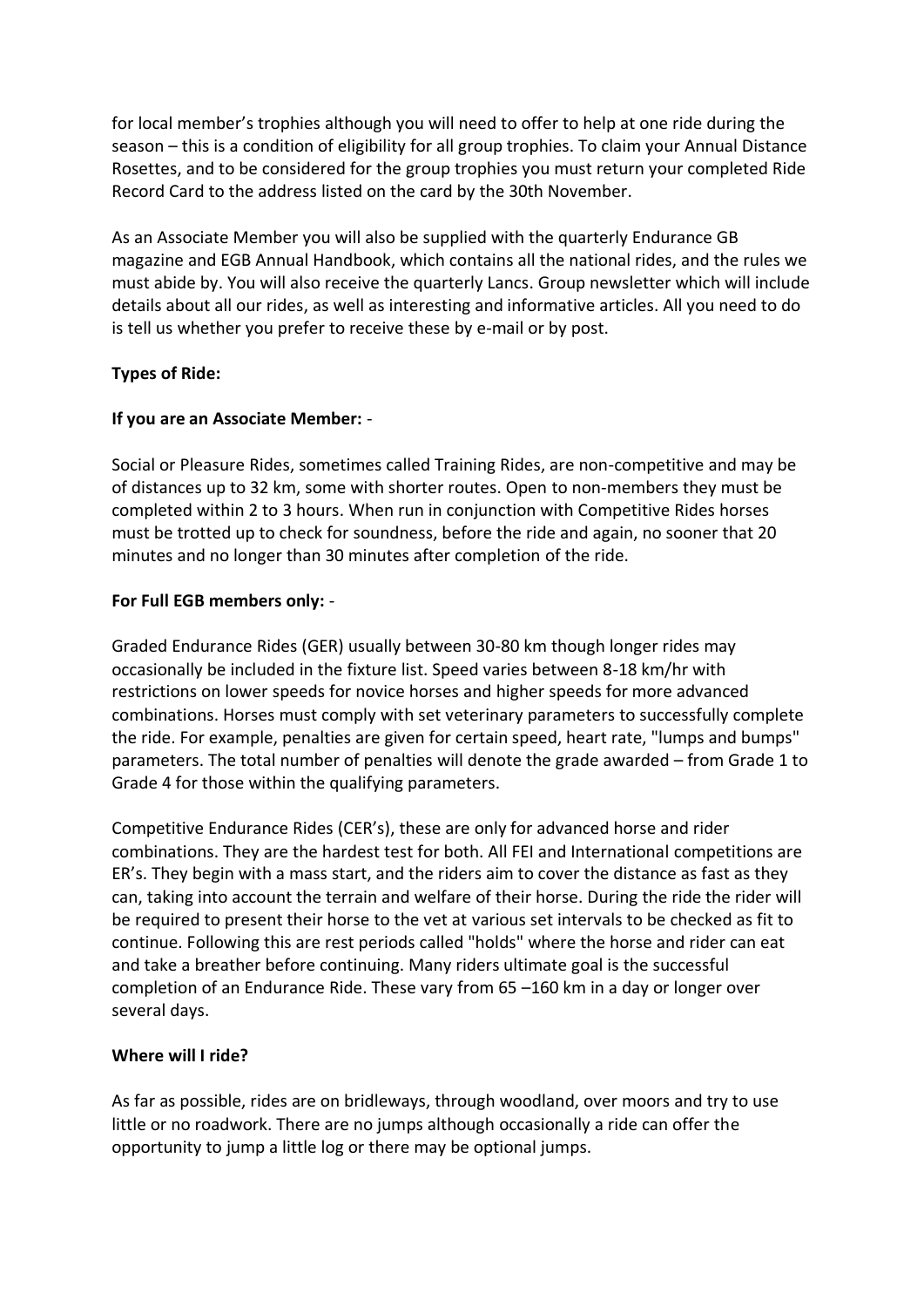## **Map Reading - A Brief Guide**

After you have entered a ride, you will get a ride pack which contains a photocopied map. All Endurance Riders check their whereabouts on a map carried in a case, and never just follow the rider in front. There are three reasons for this.

- The first obvious one is that the rider in front may be lost and not realising or admitting it.
- Secondly the rider in front may be in a different class to you and following a slightly different route.
- Thirdly, it is part of the adventurous spirit of Endurance Riding you are there, putting yourself and your horse against the elements, riding unknown territory, and finishing' exactly where you should, back at the venue. You feel a real sense of achievement in this that gives meaning to the old saying "To finish is to win!"

All routes are also marked with spray paint/chalk or coloured tape. All ride organisers try to mark their routes as clearly as possible, BUT every ride suffers from marker vandals, people who deliberately remove (or worse re-direct) markers for whatever reason. Every rider gets lost sometimes, even on the best-marked routes, so it is very important to be able to read your map. ALWAYS follow your map as well as the markers. Reading the map might seem difficult at first, but like everything practice makes perfect. The Day of the Ride

On the day of the ride you will have to report to the secretary, collect your number bib (you may need to take your membership card as a deposit) get yourself ready, and then off you go – making sure to pass the Timekeeper at the start and finish. On your return, a rosette awaits everyone who has kept within the speed parameters. Don't forget to get your Ride Record Card signed by the Ride Organiser or secretary when you hand your number bib back in and collect your rosette. Many of the groups Pleasure/Social Rides are run on their own, however, the group offers some pleasure rides which are run alongside competitive classes; this should not put you off, as the day is just as low key. You will however have to trot your horse up in front of a vet before you start and when you finish. It will also give you an insight into whether or not you would like to step up a gear and try a Graded Ride!

## **Crewing**

A crew is one or more people, usually family members or friends, who assist the horse and rider in many ways over the course of the event. Anyone and everyone can take part in an endurance ride as back-up crew from your children to your granny – this is one of the things that helps to makes it a unique "family" sport.

At pleasure ride level a crew is not essential, and a fit horse can easily cope with the distance required. However, for longer rides a crew can play a vital part. The crew can carry plain water and/or sugar beet water around the course in the back of the car for the horse to drink. They can assist in cooling the horse with slosh bottles (nothing fancy – plastic milk containers or 'Comfort' bottles make wonderful sloshes) both during and after the ride. They also carry some of the emergency supplies, and any little snacks and drinks which you may require on the route!